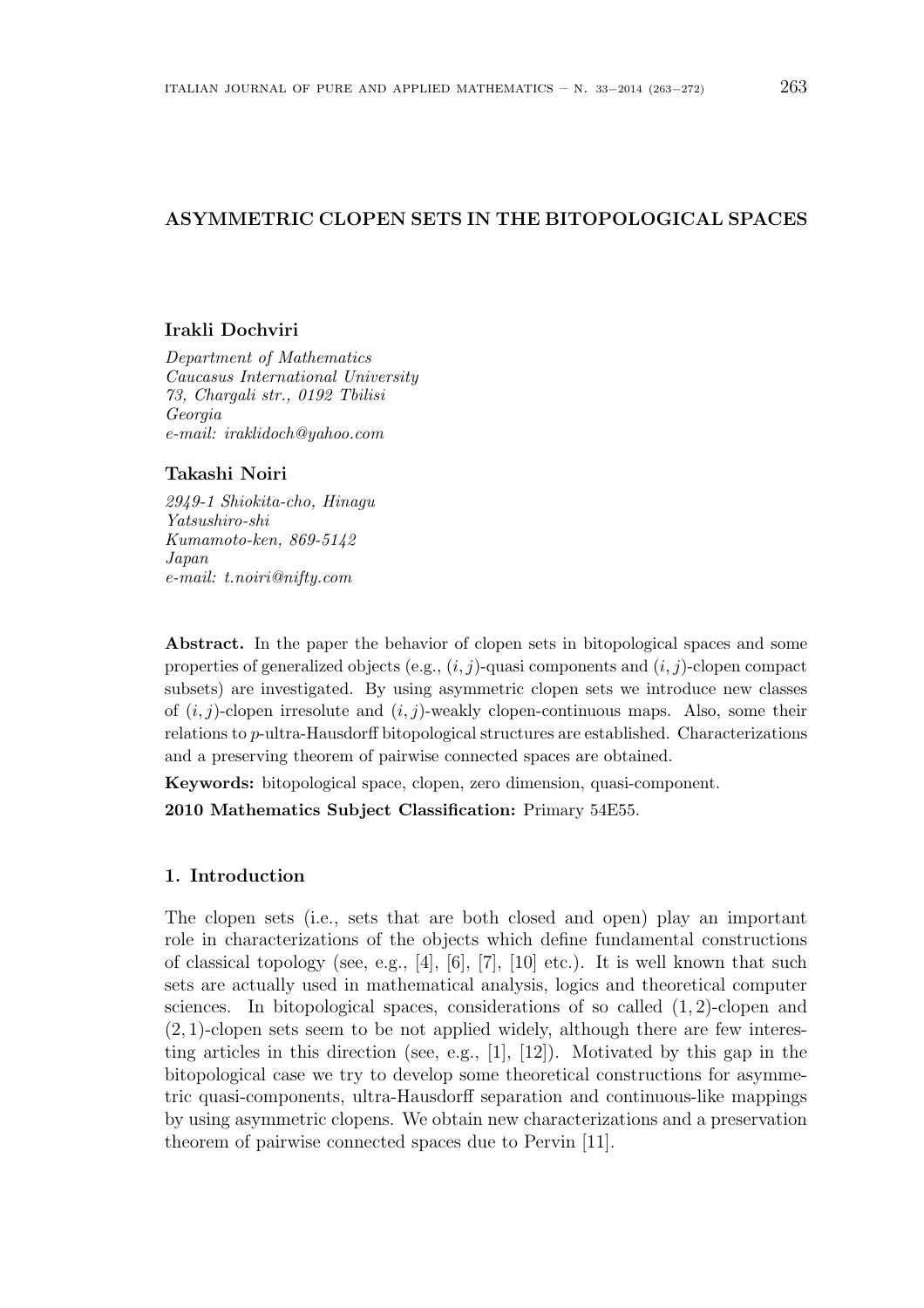Throughout the paper, for a bitopological space  $(X, \tau_1, \tau_2)$  we use the following notations: the interior and the closure of a subset A of X with respect to the topology  $\tau_i$  are denoted by  $\tau_i$ *intA* and  $\tau_i$ *clA*, respectively, where  $i \in \{1,2\}$ . If O is open in  $\tau_i$ , then we write  $O \in \tau_i$ , while, for the  $\tau_i$ -closed set F, we use the notation  $F \in \text{cor}_i$  (in this case, for brevity, O and F are meant also as an *i*-open and an *i*-closed set, respectively). We denote by  $\tau_i^A = \{A \cap U | U \in \tau_i\}$  the topology induced on the set A from the  $\tau_i$ . Next, in several results, we apply few important notions on bitopological structures, which are completely concerned in [5], but for classical topological ones see, e.g., [7]. The family of all  $\tau_i$ -open neighborhoods of a subset M of X is denoted by  $\sum_i^X(M)$ . The bitopological space  $(X, \tau_1, \tau_2)$  is briefly denoted by BS  $(X, \tau_1, \tau_2)$ .

## 2.  $(i, j)$ -Clopen sets

**Definition 2.1.**A subset A of a BS  $(X, \tau_1, \tau_2)$  is called an  $(i, j)$ -clopen set if  $A \in \tau_i \cap co\tau_j$ , where  $i, j \in \{1, 2\}, i \neq j$ .

Below the class of all  $(i, j)$ -clopen subsets of  $(X, \tau_1, \tau_2)$  will be denoted by  $(i, j) - Clp(X)$ . If  $i = j$ , we get the well known notion of general topology –the clopen set. Therefore, the class of  $i - Clp(X)$  will denote the collection of all  $\tau_i$ -clopen subsets of  $(X, \tau_1, \tau_2)$ .

The following three propositions might be easily verified and we omit the proofs.

**Proposition 2.1.** Let A and B be subsets of a BS  $(X, \tau_1, \tau_2)$ .

- (1)  $A \in (i, j) Clp(X)$  if and only if  $X \setminus A \in (j, i) Clp(X)$ .
- (2) If  $A \in (i, j) Clp(X)$  and  $B \in (j, i) Clp(X)$ , then  $A \setminus B \in (i, j) Clp(X)$ .
- (3) The following equation holds:

$$
(1,2) - Clp(X) \cap (2,1) - Clp(X) = 1 - Clp(X) \cap 2 - Clp(X).
$$

**Proposition 2.2.** Let  $A_{\alpha} \in (i, j) - Clp(X)$  for each  $\alpha \in \Lambda$ ,  $A =$  $\overline{a}$ α∈Λ  $A_{\alpha}$  and  $B =$ S α∈Λ  $A_{\alpha}$ . Then the following hold:

- (1)  $A \in \textit{cor}_i$  and  $B \in \tau_i$ ,
- (2)  $A, B \in (i, j) Clp(X)$  if  $\Lambda$  is finite,
- (3)  $A \in (i, j) Clp(X)$  (resp.  $B \in (i, j) Clp(X)$ ) if  $(X, \tau_i)$  (resp.  $(X, \tau_i)$ ) is an Alexandorff space.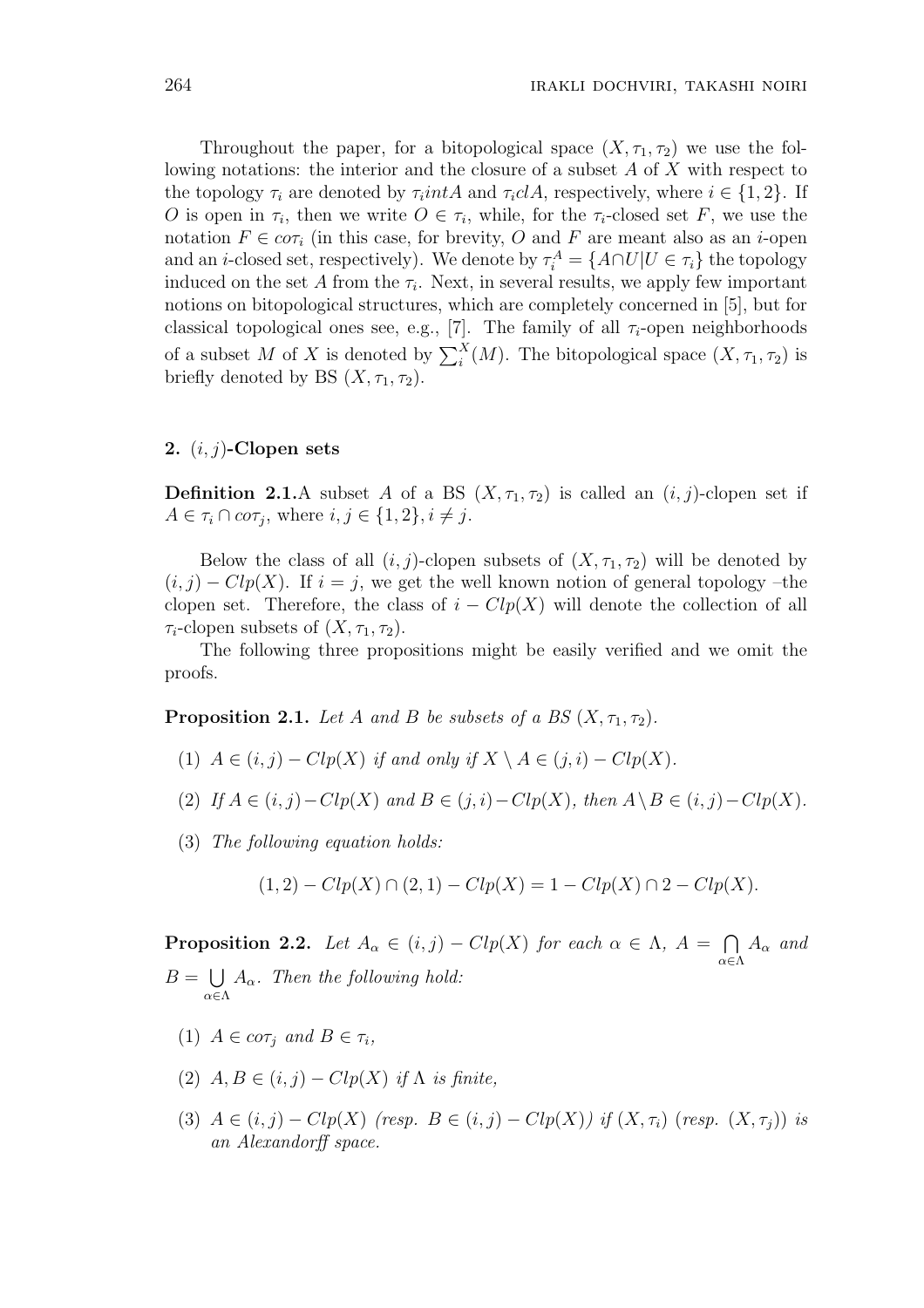**Proposition 2.3.** If A is a subset of a BS  $(X, \tau_1, \tau_2)$  and  $B \in (i, j) - Clp(X)$ , then  $A \cap B$  is  $(i, j)$ -clopen in the subspace  $(A, \tau_1^A, \tau_2^A)$ .

In [3], Dochviri introduced the notion of p-open (resp. p-closed) sets to obtain various characterizations of bitopological objects. Recall that a nonempty set A of a BS  $(X, \tau_1, \tau_2)$  is said to be p-open (resp. p-closed) if there exist  $G_1 \in \tau_1$ and  $G_2 \in \tau_2$  (resp.  $F_1 \in \mathfrak{cor}_1$  and  $F_2 \in \mathfrak{cor}_2$ ) such that  $A = G_1 \cap G_2$  (resp.  $A = F_1 \cup F_2$ . The classes of p-open and p-closed sets of a given BS  $(X, \tau_1, \tau_2)$ are denoted by  $p - O(X)$  and  $p - C(X)$ , respectively. The conjugate classes of sets were introduced in [2]. According to [2], a set A of a BS  $(X, \tau_1, \tau_2)$  is said to be p-quasi-open (resp. p-quasi-closed) if there exist  $G_1 \in \tau_1$  and  $G_2 \in \tau_2$  (resp.  $F_1 \in c \sigma \tau_1$  and  $F_2 \in c \sigma \tau_2$ ) such that  $A = G_1 \cup G_2$  (resp.  $A = F_1 \cap F_2$ ). The classes of p-quasi-open and p-quasi closed sets are denoted by  $p-qO(X)$  and  $p-qC(X)$ , respectively. It is obvious that the complement of a p-open (resp. p-quasi-open) set is p-closed (resp. p-quasi-closed), and vice versa. By applying the above mentioned classes of sets we conclude: if  $A \in (i, j) - Clp(X)$  and  $B \in (j, i) - Clp(X)$  then  $A \cap B \in p - O(X) \cap p - qC(X)$  and  $A \cup B \in p - C(X) \cap p - qO(X)$ .

**Definition 2.2.** A map  $f : (X, \tau_1, \tau_2) \to (Y, \gamma_1, \gamma_2)$  is said to be

- (1) *i*-open (resp. *i*-continuous) if  $f : (X, \tau_i) \to (Y, \gamma_i)$  is an open (resp. continuous) map.
- (2) j-closed if  $f : (X, \tau_i) \to (Y, \gamma_i)$  is a closed map.
- (3) p-continuous if both  $f : (X, \tau_1) \to (Y, \gamma_1)$  and  $f : (X, \tau_2) \to (Y, \gamma_2)$  are continuous [8].
- (4) p-homeomorphism if f is bijective and both f and  $f^{-1}$  are p-continuous, where  $f^{-1}$  denotes the inverse to f.

The proof of the following proposition is obvious.

**Proposition 2.4.** If a map  $f : (X, \tau_1, \tau_2) \to (Y, \gamma_1, \gamma_2)$  is *i*-open and *j*-closed and  $A \in (i, j) - Clp(X)$ , then  $f(A) \in (i, j) - Clp(Y)$ .

Below, we obtain another conditions under which  $(i, j)$ -clopen sets are preserved.

**Definition 2.3.** A BS  $(X, \tau_1, \tau_2)$  is said to be  $(i, j)$ -stable [Ko] if any  $A \in \mathfrak{cor}_i$ implies j-compactenss of A.

Note that if  $(X, \tau_1, \tau_2)$  is  $(j, i)$ -stable and *i*-Hausdorff then  $(i, j) - Clp(X) \subset$  $i - Clp(X)$ .

**Definition 2.4.** A map  $f : (X, \tau_1, \tau_2) \to (Y, \gamma_1, \gamma_2)$  is said to be  $(i, j) - \Delta$ continuous if  $f : (X, \tau_i) \to (Y, \gamma_j)$  is continuous.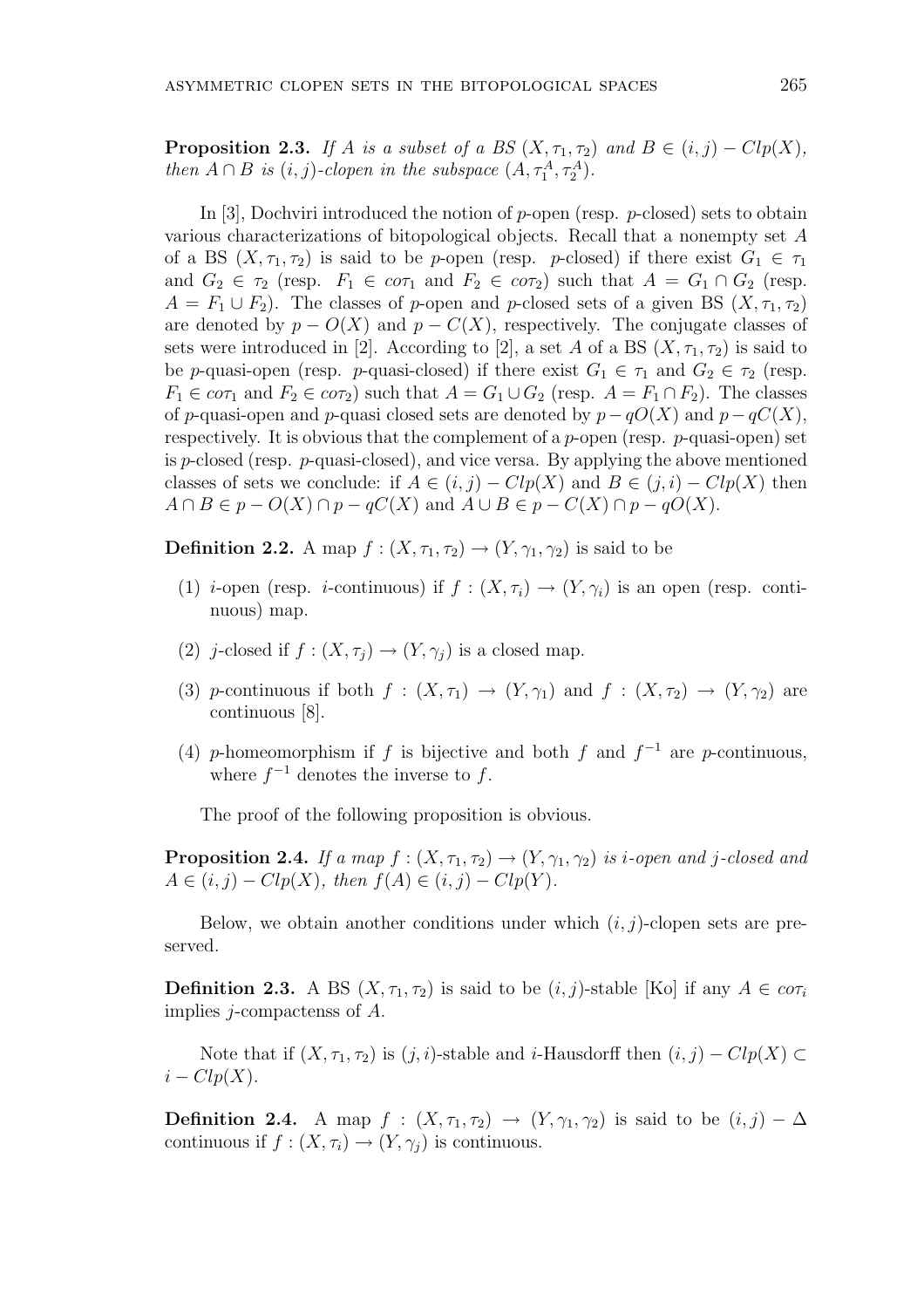**Proposition 2.5.** Let  $(X, \tau_1, \tau_2)$  be a  $(j, i)$ -stable BS and a map  $f : (X, \tau_1, \tau_2) \rightarrow$  $(Y, \gamma_1, \gamma_2)$  be both i-open and  $(i, j) - \Delta$ -continuous. If a BS  $(Y, \gamma_1, \gamma_2)$  is j-T<sub>2</sub>, then  $f(A) \in (i, j) - Clp(Y)$  for each  $A \in (i, j) - Clp(X)$ .

**Proof.** Note that, in the  $(j, i)$ -stable BS  $(X, \tau_1, \tau_2)$ , for each  $A \in (i, j) - Clp(X)$  A is a  $\tau_i$ -compact subset. By  $(i, j) - \Delta$ -continuity of f,  $f(A)$  is a  $\tau_i$ -compact subset of  $(Y, \gamma_1, \gamma_2)$ . Hence  $f(A) \in co\gamma_i$  and combining this fact with the *i*-openness of f the proof is done. Ė

#### 3. p-Connected spaces

**Definition 3.1.** A BS  $(X, \tau_1, \tau_2)$  is said to be pairwise connected (briefly pconnected) if  $X$  could not be represented as the union of the disjoint sets  $A \in \tau_1 \setminus \{\emptyset\}$  and  $B \in \tau_2 \setminus \{\emptyset\}$  [11].

In another case  $(X, \tau_1, \tau_2)$  is called a *p*-disconnected BS.

**Theorem 3.1.** For a BS  $(X, \tau_1, \tau_2)$ , the following properties are equivalent:

- (1)  $(X, \tau_1, \tau_2)$  is p-connected;
- $(2)$  X cannot be represented as the union of nonempty disjoint  $A \in (i, j) - Clp(X)$  and  $B \in (j, i) - Clp(X);$
- (3) There exists no nonempty proper  $(i, j)$ -clopen set.

**Proof.** (1)⇒(2): Suppose that there exist  $A \in (i, j) - Clp(X), B \in (j, i) - Clp(X)$ such that  $\emptyset \neq A, \emptyset \neq B, A \cap B = \emptyset$  and  $A \cup B = X$ . Then  $\emptyset \neq A \in \tau_i, \emptyset \neq B \in \tau_j$ ,  $A \cap B = \emptyset$  and  $A \cup B = X$ . This shows that  $(X, \tau_1, \tau_2)$  is not p-connected.

 $(2) \Rightarrow (3)$ : Suppose that there exists  $A \in (i, j) - Clp(X)$  such that  $\emptyset \neq A \subset X$ and  $A \neq X$ . Then, by Proposition 2.1  $X \setminus A \in (j, i) - Clp(X)$ . Therefore, X is represented as the union of nonempty disjoint sets  $A \in (i, j) - Clp(X)$  and  $X \setminus A \in (j, i) - Clp(X)$ . This contradicts (2).

 $(3) \Rightarrow (1)$ : Suppose that X is not p-connected. Then there exist  $A \in \tau_1$  and  $B \in \tau_2$  such that  $\emptyset \neq A$ ,  $\emptyset \neq B$ ,  $A \cap B = \emptyset$  and  $A \cup B = X$ . Therefore, there exists a nonempty proper set A such that  $A \in \tau_1 \cap co\tau_2$ . This contradicts (3).

**Definition 3.2.** A map  $f : (X, \tau_1, \tau_2) \to (Y, \gamma_1, \gamma_2)$  is said to be  $(i, j)$ -clopenirresolute if  $f^{-1}(V) \in (i, j) - Clp(X)$  for each  $V \in (i, j) - Clp(Y)$ , where  $i \neq j$ ,  $i, j \in \{1, 2\}.$ 

If a map is both  $(1, 2)$ -clopen-irresolute and  $(2, 1)$ -clopen-irresolute then it is called to be *p*-clopen-irresolute. Every *p*-continuous map is *p*-clopen-irresolute but the converse is not always true as shown by the following example.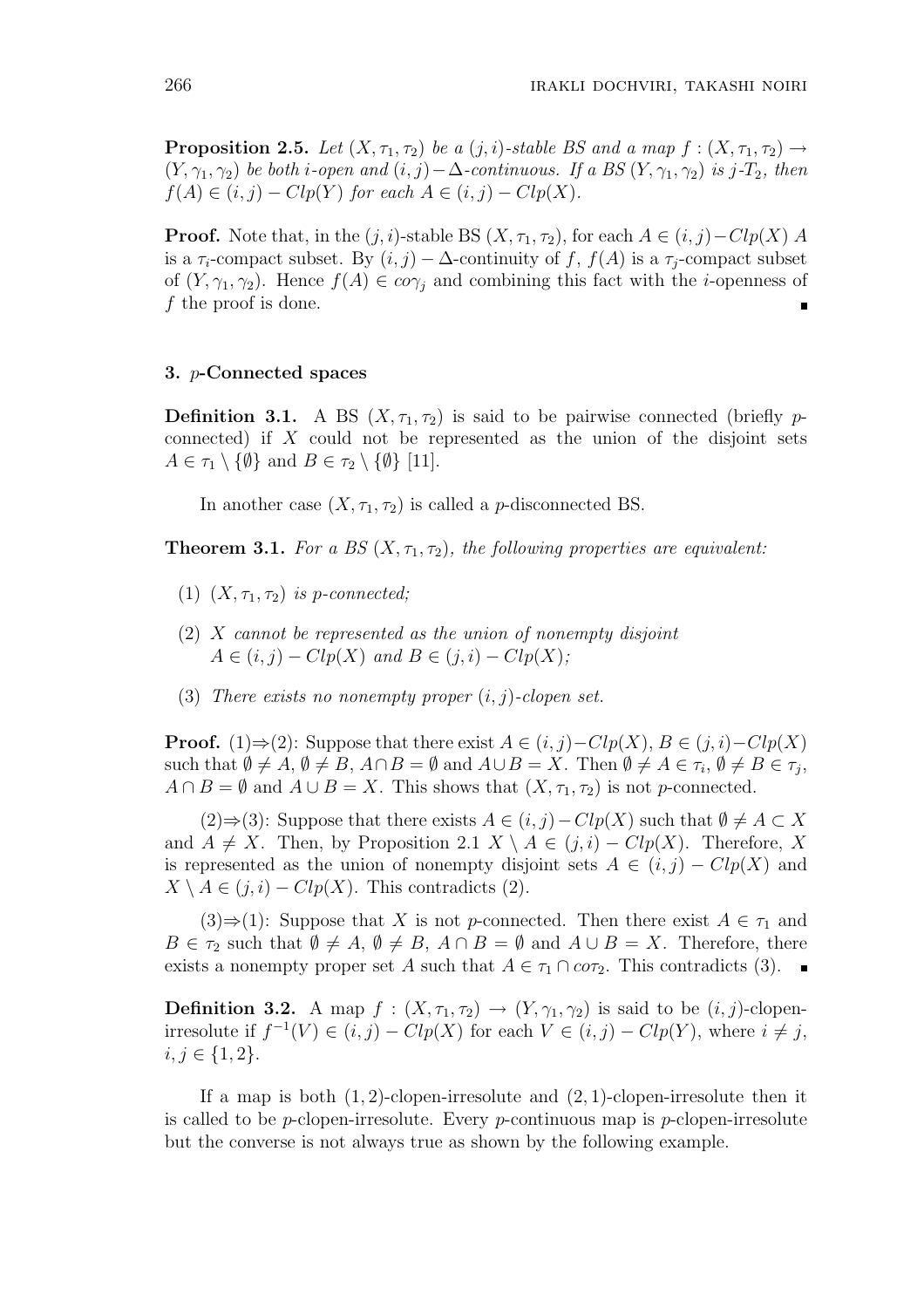**Example 3.1.** Let us consider a set  $X = \{m, n, p, q, k\}$ , together with topologies  $\tau_1 = \{\emptyset, X\} \cup \{\{m\}, \{n, p\}, \{m, n, p\}\}\$ and  $\tau_2 = \{\emptyset, X\} \cup \{\{q, k\}\}\$ . Then, we observe that  $(1, 2) - Clp(X) = \{ \emptyset, X, \{m, n, p\} \}$  and  $(2, 1) - Clp(X) = \tau_2$ . Moreover, let  $Y = \{a, b, c, d\}$  be endowed with the following topologies  $\gamma_1 =$  $\{\emptyset, Y\} \cup \{\{a, b\}, \{c\}, \{a, b, c\}\}\$ and  $\gamma_2 = \{\emptyset, Y\} \cup \{\{c, d\}\}\$ , then  $(1, 2) - Clp(Y) =$  $\{\emptyset, Y, \{a, b\}\}\$ and  $(2, 1) - Clp(Y) = \gamma_2$ . If we define a map  $f : (X, \tau_1, \tau_2) \rightarrow$  $(Y, \gamma_1, \gamma_2)$  via the equations:  $f(m) = f(n) = a$ ,  $f(p) = b$ ,  $f(q) = c$ ,  $f(k) = d$ , then it is p-clopen-irresolute. But  $f : (X, \tau_1) \to (Y, \gamma_1)$  is not continuous and f is not p-continuous.

It is known that the  $p$ -connectedness is preserved under  $p$ -continuous surjections [11]. The following proposition is an improvement of this result.

**Proposition 3.1.** The p-connectedness is preserved by  $(i, j)$ -clopen-irresolute surjections.

**Proof.** Let  $f : (X, \tau_1, \tau_2) \to (Y, \gamma_1, \gamma_2)$  be an  $(i, j)$ -clopen-irresolute surjection and  $(X, \tau_1, \tau_2)$  be p-connected. Suppose that  $(Y, \gamma_1, \gamma_2)$  is not p-connected. By Theorem 3.1, there exists a nonempty proper  $(i, j)$ -clopen set V of Y. Since f is an  $(i, j)$ -clopen-irresolute surjection, then  $f^{-1}(V)$  is a nonempty proper  $(i, j)$ -clopen subset of X. By Theorem 3.1,  $(X, \tau_1, \tau_2)$  is not p-connected.

Recall that a BS  $(X, \tau_1, \tau_2)$  is said to be  $(i, j)$ -zero dimensional if a basis  $\mathbf{B}(\tau_i)$ for the topology  $\tau_i$  is formed with  $c\sigma_{\tau_j}$ , i.e.  $\mathbf{B}(\tau_i) = c\sigma_{\tau_j}$  [12]. It is obvious that a BS  $(X, \tau_1, \tau_2)$  is  $(i, j)$ -zero dimensional if and only if  $\mathbf{B}(\tau_i) = (i, j) - Clp(X)$ .

**Theorem 3.2.** If  $(X, \tau_1, \tau_2)$  is an  $(i, j)$ -zero dimensional and  $i-T_1$  BS, then  $card(A) \leq 1$  for every p-connected subspace  $(A, \tau_1^A, \tau_2^A)$ .

**Proof.** Assume there exists a p-connected subset A of X with  $card(A) \geq 2$ . Then, there exists  $U \in (i, j) - Clp(X)$  such that  $a \in U \subset X \setminus \{b\}$  for any pair of distinct points  $a, b \in A$ . Note that  $A \setminus U \in \tau_j^A \setminus \{\emptyset\}$ ,  $A \cap U \in \tau_i^A \setminus \{\emptyset\}$  and A is the disjoint union of  $(A \setminus U)$  and  $(A \cap U)$ . Hence we get a contradiction to our assumption.

**Definition 3.3.** The subset  $\bigcap \{U(x)|x \in U(x) \in (i,j) - Clp(X)\}\$ of a BS  $(X, \tau_1, \tau_2)$  is called the  $(i, j)$ -quasi-component of a point  $x \in X$  and is denoted by  $(i, j) - Q_x.$ 

**Proposition 3.2.** Let x be a point in a BS  $(X, \tau_1, \tau_2)$ . Then the following hold:

- (1)  $(i, j) Q_x \in cor_i \setminus \{\emptyset\}.$
- (2) If  $y \in (i, j) Q_x$ , then  $(i, j) Q_y \subset (i, j) Q_x$ .

**Proof.** (1) This follows immediately from Definition 3.3.

(2) Suppose that  $a \notin (i, j) - Q_x$ . Then there exists  $V_a \in (i, j) - Clp(X)$ such that  $x \in V_a$  and  $a \notin V_a$ . Since  $y \in (i, j) - Q_x, y \in U(x)$  for every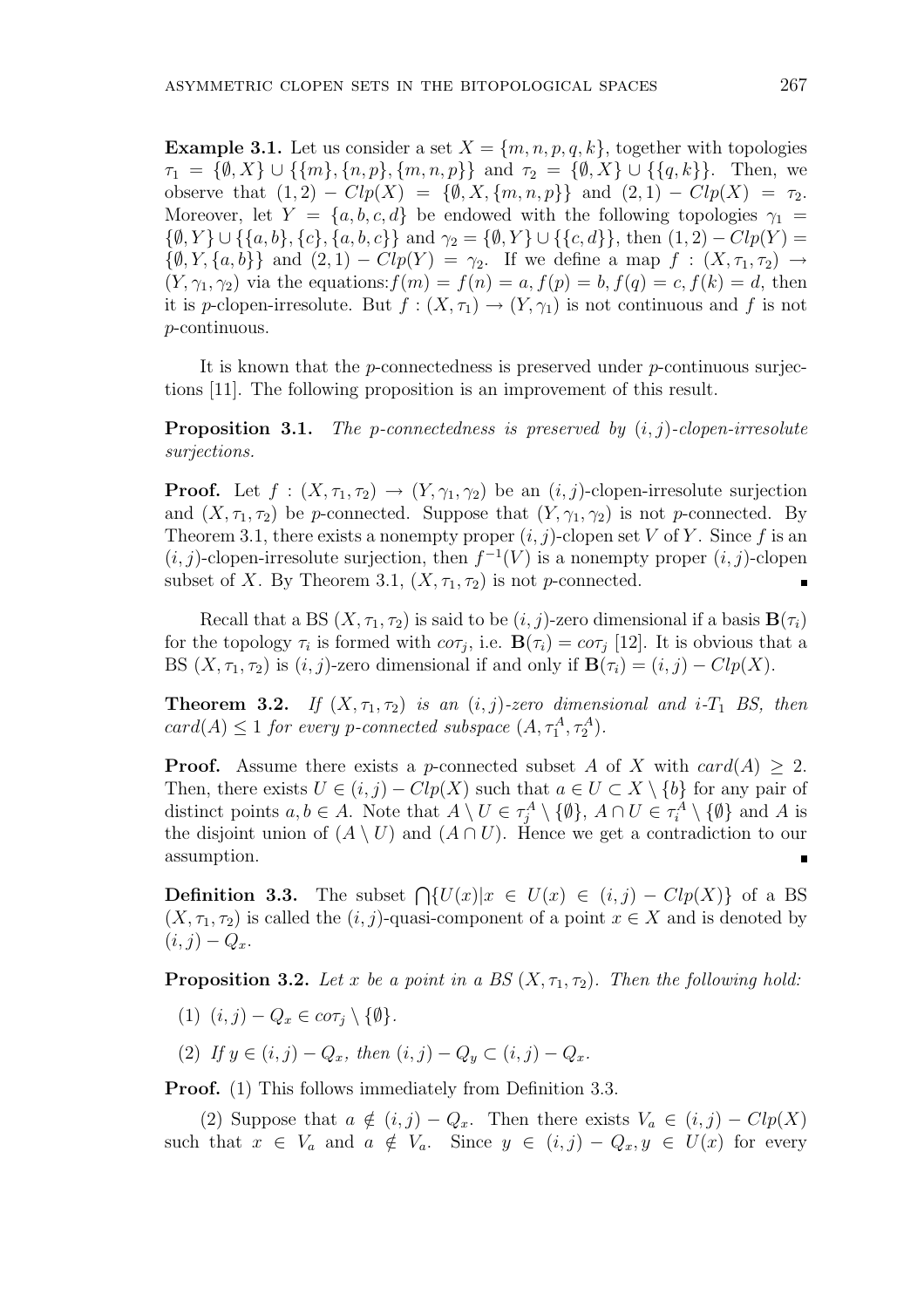$U(x) \in (i, j) - Clp(X)$  containing x. Therefore,  $y \in V_a \in (i, j) - Clp(X)$  and  $a \notin V_a$ . Hence  $a \notin (i, j) - Q_y$ . Consequently,  $(i, j) - Q_y \subset (i, j) - Q_x$ .

**Proposition 3.3.** If  $f : (X, \tau_1, \tau_2) \rightarrow (Y, \gamma_1, \gamma_2)$  is  $(i, j)$ -clopen-irresolute, then  $f((i, j) - Q_x) \subset (i, j) - Q_{f(x)}$  for each  $x \in X$ .

**Proof.** Since  $(i, j) - Q_{f(x)} = \bigcap \{V | f(x) \in V \in (i, j) - Clp(Y)\}\)$ , we have

$$
f^{-1}((i,j) - Q_{f(x)}) = f^{-1}(\bigcap \{V | f(x) \in V \in (i,j) - Clp(Y)\})
$$
  
= 
$$
\bigcap f^{-1}(\{V | f(x) \in V \in (i,j) - Clp(Y)\})
$$
  

$$
\bigcap \{U | x \in U \in (i,j) - Clp(X)\}
$$
  
= 
$$
(i,j) - Q_x.
$$

Therefore,  $f((i, j) - Q_x) \subset f(f^{-1}((i, j) - Q_{f(x)})) \subset (i, j) - Q_{f(x)}$ .

Corollary 3.1. Let  $f : (X, \tau_1, \tau_2) \to (Y, \gamma_1, \gamma_2)$  be a map.

- (1) If f is p-continuous, then  $f((i, j) Q_x) \subset (i, j) Q_{f(x)}$ .
- (2) If f is a p-homeomorphism, then  $f((i, j) Q_x) = (i, j) Q_{f(x)}$ .

**Proof.** (1) Since every *p*-continuous function is  $(i, j)$ -clopen-irresolute, the proof follows immediately from Proposition 3.3.

(2) Since a p-homeomorphism is a bijection such that f and  $f^{-1}$  are pcontinuous, the proof follows immediately from (1).

The greatest p-connected subset containing a point  $x \in X$  is called the pcomponent of x in a BS  $(X, \tau_1, \tau_2)$  and is denoted by  $p - C_x$ .

**Theorem 3.3.** In a BS  $(X, \tau_1, \tau_2)$ , the following implication holds:

$$
p - C_x \subset (1,2) - Q_x \cap (2,1) - Q_x.
$$

**Proof.** Consider a set  $G_x \in (1,2) - Clp(X)$  containing a point  $x \in X$ . Then from  $G_x \cap (X \backslash G_x) = \emptyset$  it follows that  $(p - C_x \cap G_x) \cap (p - C_x \backslash G_x) = \emptyset$ . Moreover, we have  $p-C_x\cap G_x\neq\emptyset$ . Hence  $p-C_x\setminus G_x=\emptyset$ , or equivalently  $p-C_x\subset G_x$ . It is obvious that  $p - C_x \subset \bigcap G_x = (1, 2) - Q_x$ . Similarly we obtain that  $p - C_x \subset (2, 1) - Q_x$ . Thereby, the implication  $p - C_x \subset (1, 2) - Q_x \cap (2, 1) - Q_x$  is valid.

## 4. p-ultra-Hausdorff spaces

**Definition 4.1.** A BS  $(X, \tau_1, \tau_2)$  is said to be

(1) p-Urysohn if for any pair of distinct points  $x_1, x_2 \in X$  there exist the<br>points point behavior of  $U \in \sum_{\alpha}^{X} f(x)$  and  $V \in \sum_{\alpha}^{X} f(x)$  and that  $\pi dU \cap \pi dV$ neighborhoods  $U \in \sum_{i}^{X}(x_1)$  and  $V \in \sum_{i}^{X}(x_2)$  such that  $\tau_j c l U \cap \tau_i c l V = \emptyset$  $(see [5]).$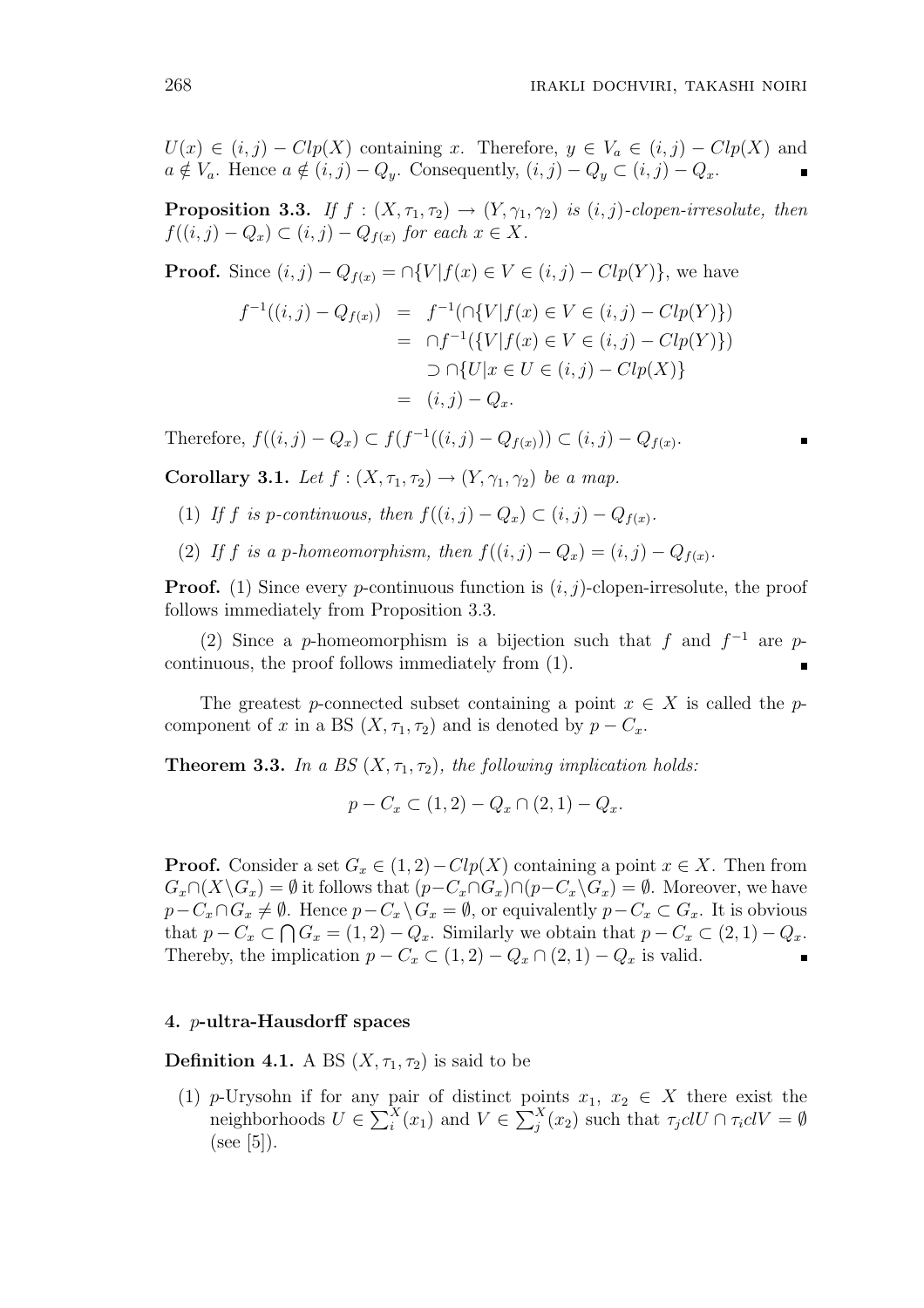(2) p-ultra-Hausdorff if for any pair of distinct points  $x_1,x_2 \in X$  there exist  $U_{x_1} \in (i, j) - Clp(X)$  and  $V_{x_2} \in (j, i) - Clp(X)$  such that  $x_1 \in U_{x_1}, x_2 \in V_{x_2}$ and  $U_{x_1} \cap V_{x_2} = \emptyset$ .

It should be especially noticed that if  $i = j$  then the notion of p-ultra-Hausdorff coincides with the notion of ultra-Hausdorff for topological spaces, given in [13].

**Example 4.1.** Let X be a set with  $card(X) \geq \aleph_0$ ,  $\tau_d$ -discrete and  $\tau_{cof}$ -cofinite (i.e., all finite subsets of  $X$  are closed, and vice versa) topologies on  $X$ , respectively. Then it is obvious that  $(X, \tau_d, \tau_{cof.})$  is p-ultra-Hausdorff BS.

**Remark 4.1.** It should be mentioned that *p*-ultra-Hausdorff implies *p*-Urysohn but the converse does not hold. Find example which show that the BS Space is  $p$ -Urysohn but not  $p$ -ultra-Hausdorff. Under which conditions the converse is true?

**Proposition 4.1.** A BS  $(X, \tau_1, \tau_2)$  is p-ultra-Hausdorff if and only if for any distinct points  $x_1, x_2$ , there exist  $U \in (i, j) - Clp(X)$  such that  $x_1 \in U$ ,  $x_2 \notin U$ and  $V \in (i, j) - Clp(X)$  such that  $x_2 \in V, x_1 \notin V$ .

**Definition 4.2.** A subset K of a BS  $(X, \tau_1, \tau_2)$  is said to be  $(i, j)$ -clopen-compact relative to X if every cover of K by  $(i, j)$ -clopen sets of X has a finite subcover.

It should be noticed that every *i*-compact subset of  $(X, \tau_1, \tau_2)$  is  $(i, j)$ -clopencompact relative to X.

**Proposition 4.2.** If a BS  $(X, \tau_1, \tau_2)$  is  $(i, j)$ -zero dimensional and a subset K of X is  $(i, j)$ -clopen-compact relative to X, then K is a  $\tau_i$ -compact subset of X.

**Proof.** Consider a family  $\mathcal{U} = \{U_{\alpha} | U_{\alpha} \in \tau_i\}_{\alpha \in \Lambda}$  such that  $K \subset$ S α∈Λ  $U_{\alpha}$ . Then, since  $(X, \tau_1, \tau_2)$  is  $(i, j)$ -zero dimensional, we can write  $U_\alpha =$ S  $\alpha_{\beta} \in \Omega_{\alpha}$  $V_{\alpha_{\beta}}$  for each  $\alpha \in \Lambda$ , where  $V_{\alpha_{\beta}} \in (i, j) - Clp(X)$ . Denote  $\Omega \equiv$ S α∈Λ  $\Omega_{\alpha}$ , then the family  $\mathcal{V} = \{V_{\beta}\}_{{\beta \in \Omega}}$  is a cover of K by  $(i, j)$ -clopen sets of X. Therefore, one can extract from the family V a finite collection  $\{V_{\beta_1}, V_{\beta_2}, ..., V_{\beta_n}\}$  such that  $K \subset$  $\binom{n}{k}$  $\bigcup_{p=1} V_{\beta_p}$ . Now we can choose finite collection  $\{U_{\alpha(\beta_1)}, U_{\alpha(\beta_2)},..., U_{\alpha(\beta_n)}\}$  from the covering U such that  $K \subset$  $\binom{n}{k}$  $\bigcup_{p=1} U_{\alpha(\beta_p)}.$ 

**Theorem 4.1.** For a BS  $(X, \tau_1, \tau_2)$ , the following are equivalent:

- (1) X is p-ultra-Hausdorff:
- (2) For each set K of X which is  $(i, j)$ -clopen compact relative to X,  $K = \bigcap \{V | K \subset V \in (i, j) - Clp(X)\};$
- (3) For each  $x \in X$ ,  $x = \bigcap \{V | x \in V \in (i, j) Clp(X)\}.$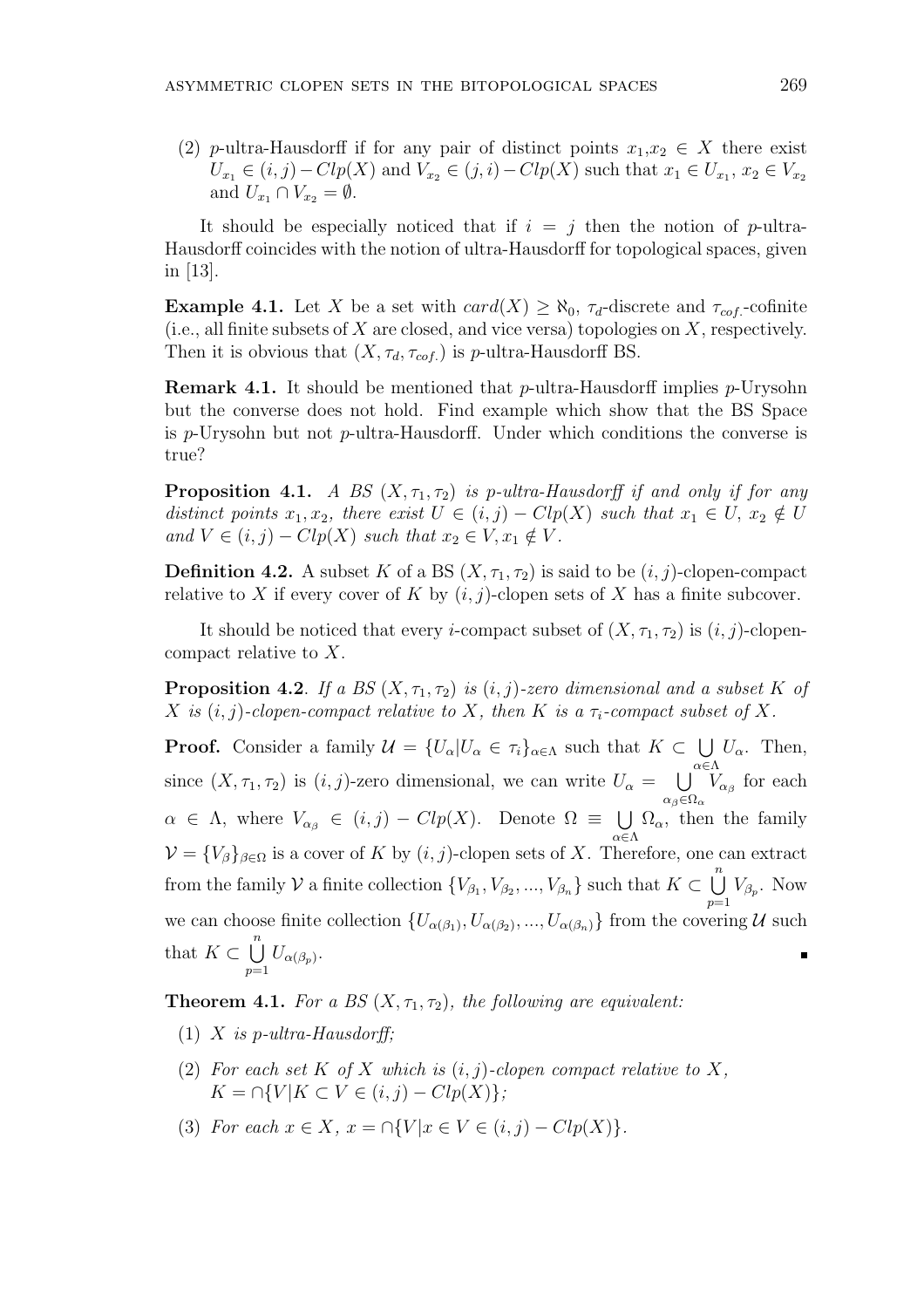**Proof.** (1)  $\Rightarrow$  (2): Let K be any set of X which is  $(i, j)$ -clopen-compact relative to X. It is obvious that  $K \subset \bigcap \{V_\alpha | K \subset V_\alpha \in (i,j)-Clp(X)\}\.$  Suppose that  $x \notin K$ . Then, by Proposition 4.1, for each  $k \in K$  there exists  $V_k \in (i, j) - Clp(X)$  such that  $x \notin V_k$  and  $k \in V_k$ . Since  $\{V_k | k \in K\}$  is a cover of K by  $(i, j)$ -clopen sets of X, there exist a finite points  $k_1, k_2, ..., k_n \in K$  such that  $K \subset$  $\tilde{n}$  $\bigcup_{m=1} V_{k_m}$ . Now, set  $V =$  $\binom{n}{k}$  $\bigcup_{m=1} V_{k_m}$ . Then  $K \subset V \in (i, j) - Clp(X)$  and  $x \notin V$ . Therefore, we have  $x \notin \bigcap_{\alpha}^{\infty} [K \subset V_{\alpha} \in (i, j) - Clp(X)]$ . Hence  $K \supset \bigcap \{V_{\alpha} | K \subset V_{\alpha} \in (i, j) - Clp(X)\}.$ Consequently, we obtain the assertion (2).

 $(2) \Rightarrow (3)$ : This is obvious since every singleton is  $(i, j)$ -clopen-compact relative to X.

(3)  $\Rightarrow$  (1): For any distinct points  $x_1, x_2 \in X$ , by (3) we have  $x_1 \notin \bigcap \{V_{\alpha} \mid$  $x_2 \in V_\alpha \in (i, j) - Clp(X)$ . Therefore, there exists  $V \in (i, j) - Clp(X)$  such that  $x_2 \in V$  and  $x_1 \notin V$ . Similarly, we have  $x_2 \notin \bigcap \{V_\alpha | x_1 \in V_\alpha \in (i,j) - Clp(X)\}.$ Therefore, there exists  $U \in (i, j) - Clp(X)$  such that  $x_1 \in U$  and  $x_2 \notin U$ . By Proposition 4.1,  $X$  is  $p$ -ultra-Hausdorff.

**Corollary 4.1.** If a BS  $(X, \tau_1, \tau_2)$  is p-ultra-Hausdorff and K is  $(i, j)$ -clopencompact relative to X, then  $K \in \text{cor}_i$ .

Proof. This follows from Proposition 2.2 and Theorem 4.1.

 $\blacksquare$ 

**Definition 4.3.** A map  $f : (X, \tau_1, \tau_2) \to (Y, \gamma_1, \gamma_2)$  is said to be  $(i, j)$ -weakly clopen-continuous (resp.  $(i, j)$ -clopen-continuous) if, for each  $x \in X$  and each ciopen-co<br> $V \in \sum_{i=1}^{Y}$  $i<sup>Y</sup>(f(x))$ , there exists a set  $U \in (i, j) - Clp(X)$  containing x such that  $f(U) \subset \gamma_i cl(V)$  (resp.  $f(U) \subset V$ ), where  $i \neq j$ ,  $i, j \in \{1, 2\}$ .

**Example 4.2.** Let us consider the set  $X = \{m, n, p, q, k\}$ , together with topologies  $\tau_1 = \{\emptyset, X\} \cup \{\{m\}, \{n, p\}, \{m, n, p\}\}\$  and  $\tau_2 = \{\emptyset, X\} \cup \{\{q, k\}\}\$ . Then, we observe that  $(1, 2) - Clp(X) = \{ \emptyset, X, \{m, n, p\} \}$  and  $(2, 1) - Clp(X) = \{ \emptyset, X, \{q, k\} \}.$ Moreover, let  $Y = \{a, b, c\}$  be endowed with the following topologies  $\gamma_1 = \{\emptyset, Y\} \cup$  $\{\{a\}\}\$ and  $\gamma_2 = \{\emptyset, Y\} \cup \{\{c\}\}\$ . If we define a map  $f : (X, \tau_1, \tau_2) \to (Y, \gamma_1, \gamma_2)$  via the equations:  $f(m) = f(n) = a$ ,  $f(p) = b$ ,  $f(q) = f(k) = c$ , then f is (1,2)-weakly clopen-continuous. But it is not  $(1, 2)$ -clopen-continuous.

**Theorem 4.2.** If  $f : (X, \tau_1, \tau_2) \to (Y, \gamma_1, \gamma_2)$  is  $(i, j)$ -weakly clopen-continuous (resp.  $(i, j)$ -clopen-continuous) and A is a subset of X, then  $f|_A : (A, \tau_1^A, \tau_2^A) \rightarrow$  $(Y, \gamma_1, \gamma_2)$  is  $(i, j)$ -weakly clopen-continuous (resp.  $(i, j)$ -clopen-continuous).

**Proof.** We prove only the case of  $(i, j)$ -weakly clopen-continuous. Let  $x \in A$  and **Proof.**<br> $V \in \sum_{i=1}^{Y}$  $i<sub>i</sub>'(f(x))$ . Since f is  $(i, j)$ -weakly clopen-continuous, then there exists an  $(i, j)$ -clopen set U in X containing x such that  $f(U) \subset W = \gamma_j cl(V)$ . Because  $U \subset f^{-1}(W)$ , we have the implication  $U \cap A \subset f^{-1}(W) \cap A = (f|_A)^{-1}(W)$  and  $x \in U \cap A \in (i, j) - Clp(A)$ . Consequently,  $f|_A$  is  $(i, j)$ -weakly clopen-continuous.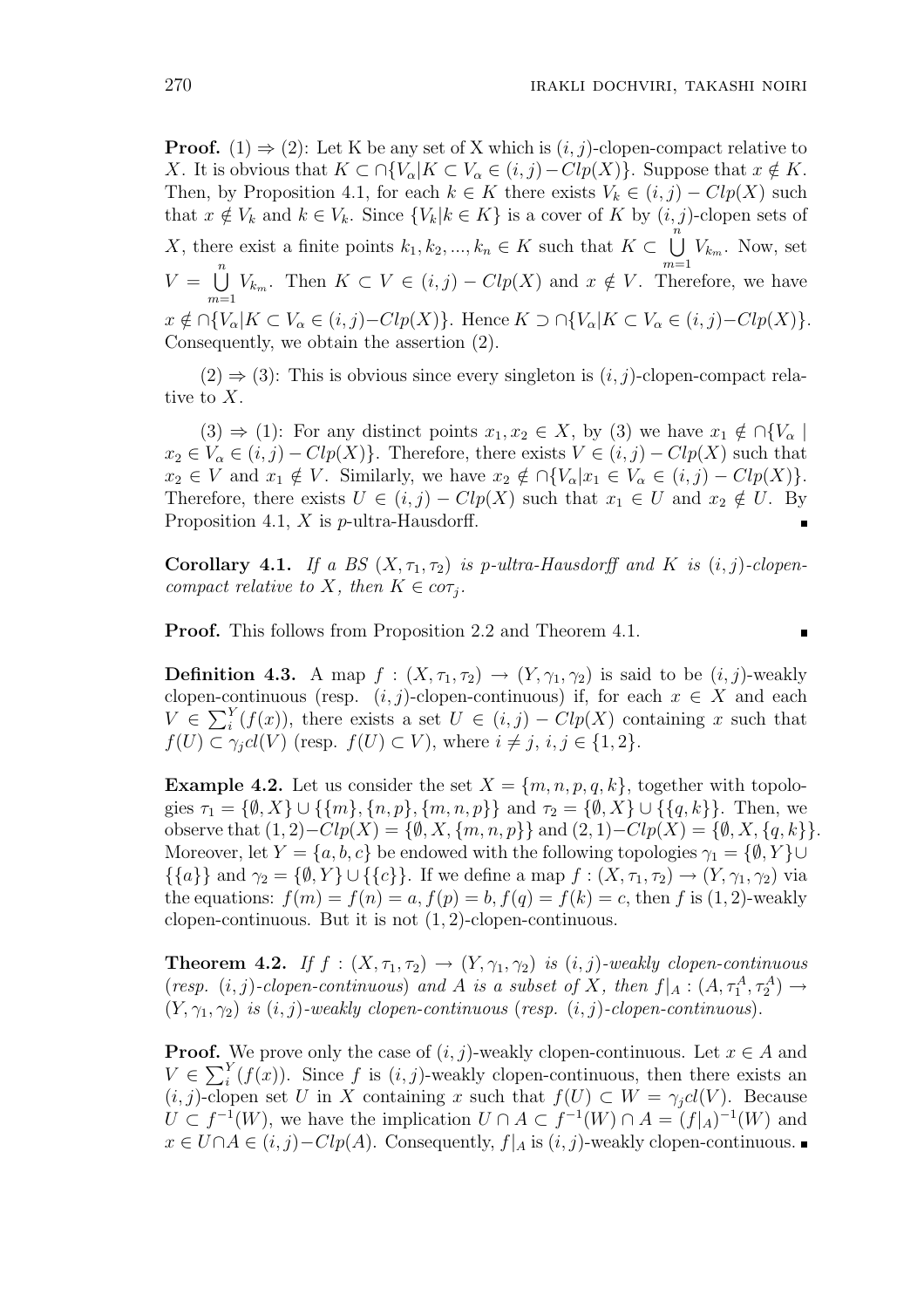**Theorem 4.3.** If  $f : (X, \tau_1, \tau_2) \to (Y, \gamma_1, \gamma_2)$  is a p-weakly clopen-continuous injective map and a BS  $(Y, \gamma_1, \gamma_2)$  is p-Urysohn, then  $(X, \tau_1, \tau_2)$  is p-ultra-Hausdorff.

**Proof.** For any pair of distinct points  $x, y \in X$ , there exist  $U \in \sum_{i=1}^{Y}$  $i<sup>Y</sup>(f(x))$  and  $V \in \sum_{i=1}^{Y}$  $\int_{j}^{Y}(f(y))$  such that  $\gamma_{j}cl(U) \cap \gamma_{i}cl(V) = \emptyset$ . Since f is p-weakly clopencontinuous, there exist  $G_x \in (i, j) - Clp(X)$  and  $H_y \in (j, i) - Clp(X)$  containing x and y, respectively, such that  $f(G_x) \subset \gamma_i cl(U)$  and  $f(H_y) \subset \gamma_i cl(V)$ . Since  $\gamma_i cl(U) \cap \gamma_i cl(V) = \emptyset$ , then  $G_x \cap H_y = \emptyset$ . This shows that  $(X, \tau_1, \tau_2)$  is p-ultra-Hausdorff.

**Theorem 4.4.** If a map  $f : (X, \tau_1, \tau_2) \rightarrow (Y, \gamma_1, \gamma_2)$  is  $(i, j)$ -weakly clopencontinuous and  $(X, \tau_i)$  is Alexandorff, then f is  $(i, j)$ -clopen-irresolute.

**Proof.** Let V be any  $(i, j)$ -clopen set of Y and  $x \in f^{-1}(V)$ . Then  $V \in \sum_{i=1}^{Y}$  $\binom{Y}{i}(f(x)).$ Since f is  $(i, j)$ -weakly clopen-continuous, there exists  $U_x \in (i, j) - Clp(X)$ such that  $x \in U_x$  and  $f(U_x) \subset \gamma_j cl(V) = V$ . For each  $x \in f^{-1}(V)$ , we have such that  $x \in U_x$  and  $f(U_x) \subseteq$ <br>  $x \in U_x \subset f^{-1}(V)$  and hence  $\bigcup$  $x \in f^{-1}(V)$  $U_x = f^{-1}(V)$ . Since  $(X, \tau_j)$  is Alexandorff, by

Proposition 2.2  $f^{-1}(V) \in (i, j) - Clp(X)$ . Therefore, f is  $(i, j)$ -clopen-irresolute.

**Theorem 4.5.** If a map  $f : (X, \tau_1, \tau_2) \to (Y, \gamma_1, \gamma_2)$  is  $(i, j)$ -clopen irresolute and  $(Y, \gamma_1, \gamma_2)$  is  $(i, j)$ -zero dimensional, then f is  $(i, j)$ -clopen-continuous.

**Proof.** Let  $x \in X$  and  $V \in \sum_i^Y$  $i<sub>i</sub>'(f(x))$ . Since Y is  $(i, j)$ -zero dimensional, there exists  $W \in (i, j) - Clp(Y)$  containing  $f(x)$  such that  $W \subset V$ . Since f is  $(i, j)$ clopen irresolute, we have  $f^{-1}(W) \in (i, j) - Clp(X)$ . Set  $U = f^{-1}(W)$ , then  $x \in U$  and  $f(U) \subset W \subset V$ . This shows f is  $(i, j)$ -clopen-continuous.

Corollary 4.6. Let  $(X, \tau_i)$  be an Alexandroff topological space and  $(Y, \gamma_1, \gamma_2)$  is an  $(i, j)$ -zero dimensional BS. Then a map  $f : (X, \tau_1, \tau_2) \to (Y, \gamma_1, \gamma_2)$  is  $(i, j)$ clopen-continuous if and only if it is  $(i, j)$ -clopen irresolute. Proof. This follows immediately from Theorems 4.4 and 4.5.

Acknowledgement. We are grateful to Professor S. Jafari for his suggestions.

## References

- [1] Bezhanishvili, G., Bezhanishvili, D. Gabelaia, D., Kurz, A., Bitopological duality for distributive lattices and Heyting algebras, Math. Struct. Comput. Sci., 20 (3) (2010), 359–393.
- [2] Datta, M.C., Projective bitopological spaces, J. Aust. Math. Soc., 13 (1972), 327–334.
- [3] DOCHVIRI, I., Characterization of some bitopological properties via pairwise sets, Proc. A. Razmadze Math. Inst., 140 (2006), 75–82.